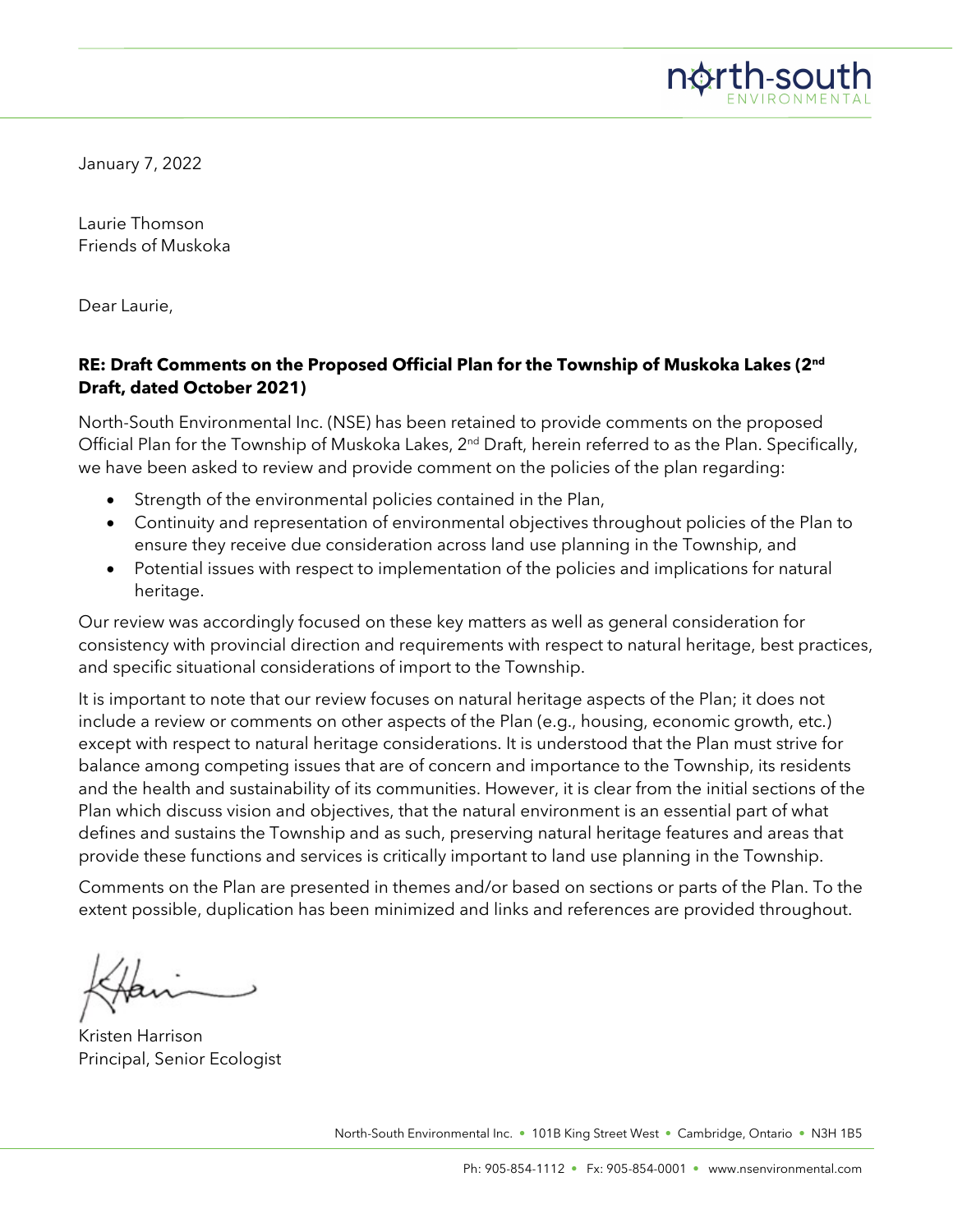# **The Vision and Policy Objectives**

## **Vision for the Township of Muskoka Lakes**

Part B of the Plan sets out the vision and overarching policy objectives that are to inform and guide land use planning in the Township. Through the introductory paragraphs of this section, several important statements are made:

"*The Township of Muskoka Lakes natural beauty, pristine environment, and close proximity to the urban populations of Ontario and the northern United States has contributed to its historic and contemporary role as an iconic cottaging, recreation and tourism destination recognized across the continent." (B1 p16)*; and

"*In the face of global change, the Township understands the need to take a leadership role in protecting the features that make our community unique so that future generations can also enjoy the Muskoka experience".* (B1 p16)

These statements clearly link the Township's identity and future to its landscape and natural environment. More importantly, there is an acknowledgement that the Township will need to be a leader with respect to the natural environment to protect the features and areas that have contributed to its historic and current success to effectively move into a successful and sustainable future.

Stated themes stemming from community consultation further connect and make apparent the need for leadership and strong consideration for the natural environment in the policies of the Plan:

- *"The Township of Muskoka Lakes is known for its natural beauty and must protect its environment from overdevelopment"*
- *There are opportunities to build a sustainable year-round economy that intertwines the natural beauty with the economy, through industries such as eco-tourism, research, and building a true knowledge economy"* (Part B1, p16, bold added by NSE for emphasis)

Building upon this, the vision for the Township of Muskoka Lakes is that it is a place "[w]*here generations live and gather in a breathtaking natural environment, enjoying recreation, history, and small-town character. These will be protected and enhanced for future generations, while encouraging thriving communities."*

This vision is centered on the Township's natural environment and the role that it has in the quality of life for permanent residents, drawing seasonal residents, and driving the local economy (e.g., tourism, local trades, services, etc.). This section sets out the overall intent for the Plan, informing and assisting with interpretation of operational policies of the Plan. In reflection of the vision and guiding themes, it is expected that preservation of the natural environment will be woven throughout the operational policies of the plan.

## **Policy Objectives**

In consideration of the above, the objectives should provide a clear translation of the vision into direction that guides the content, interpretation, and implementation of the operational policies of the Plan. Specifically, clear guidance is needed on how protection and preservation of the natural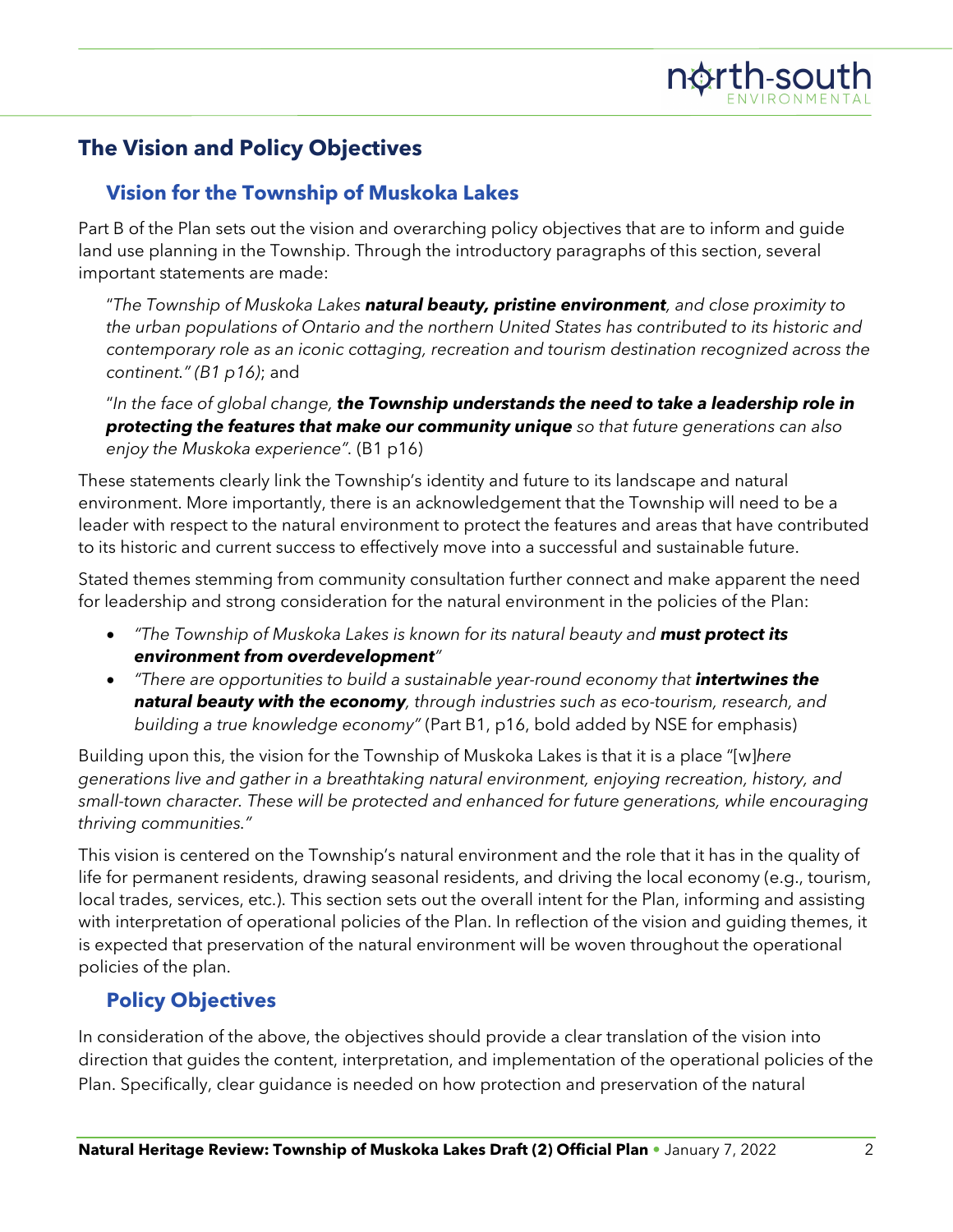environment is woven throughout the Plan to demonstrate the leadership position the Township recognizes as being required. Comments on thematic policy objectives in consideration of this position are provided below.

## **B2 General Policy Objectives**

We note and support the positioning of natural environment and sustainable development as the first two general policy objectives. This supports the message presented in the vision. However, based on the stated need for the Township to take a leadership role in protecting features, which is understood to include the natural environment from context, and the stated theme of protecting the environment from overdevelopment, it is our opinion that this section could be strengthened through the inclusion of policy objective(s) that:

- Speak to demonstration of leadership with respect to the natural environment and climate change
- Speak to the prevention of over development through operational policies that take a systemsbased and precautionary approach

More detailed comments addressing systems-based and precautionary approaches, preventing overdevelopment and leadership in the natural environment are discussed in subsequent sections below.

It is our opinion that the identification of a Natural Heritage System for the Township should be stated as a general policy objective. Please refer to comments provided under Climate Change for further context.

## **B3 Sustainable Development Policy Objectives**

We strongly support the inclusion of the natural environment a as a component of sustainable development planning and practice (e.g., through green infrastructure per B3 e) and the recognition of the role the natural environment plays in health and wellbeing (B3 d).

Consistent with comments on B2, in our opinion there are opportunities to further connect and strengthen the policy objectives by linking sustainable development objectives that:

- Direct development away from 'natural heritage features and areas'<sup>[1](#page-2-0)</sup>
- Prevent overdevelopment outside of focused growth areas (designated Urban Areas and Community Areas in the Plan)

In our opinion, these would be complementary to existing policy objectives (e.g., B2 f), strengthen and link sustainable development firmly with the form and function of the natural environment, and support the Township's position of taking a leadership role in these areas.

## **B5 Economic Development Policy Objectives**

The need to balance policy to provide opportunity for economic development and resilience is acknowledged as a critical part of any Official Plan. We are pleased to see that policy objective a)

north-south

<span id="page-2-0"></span><sup>&</sup>lt;sup>1</sup> Term used as defined in the Plan.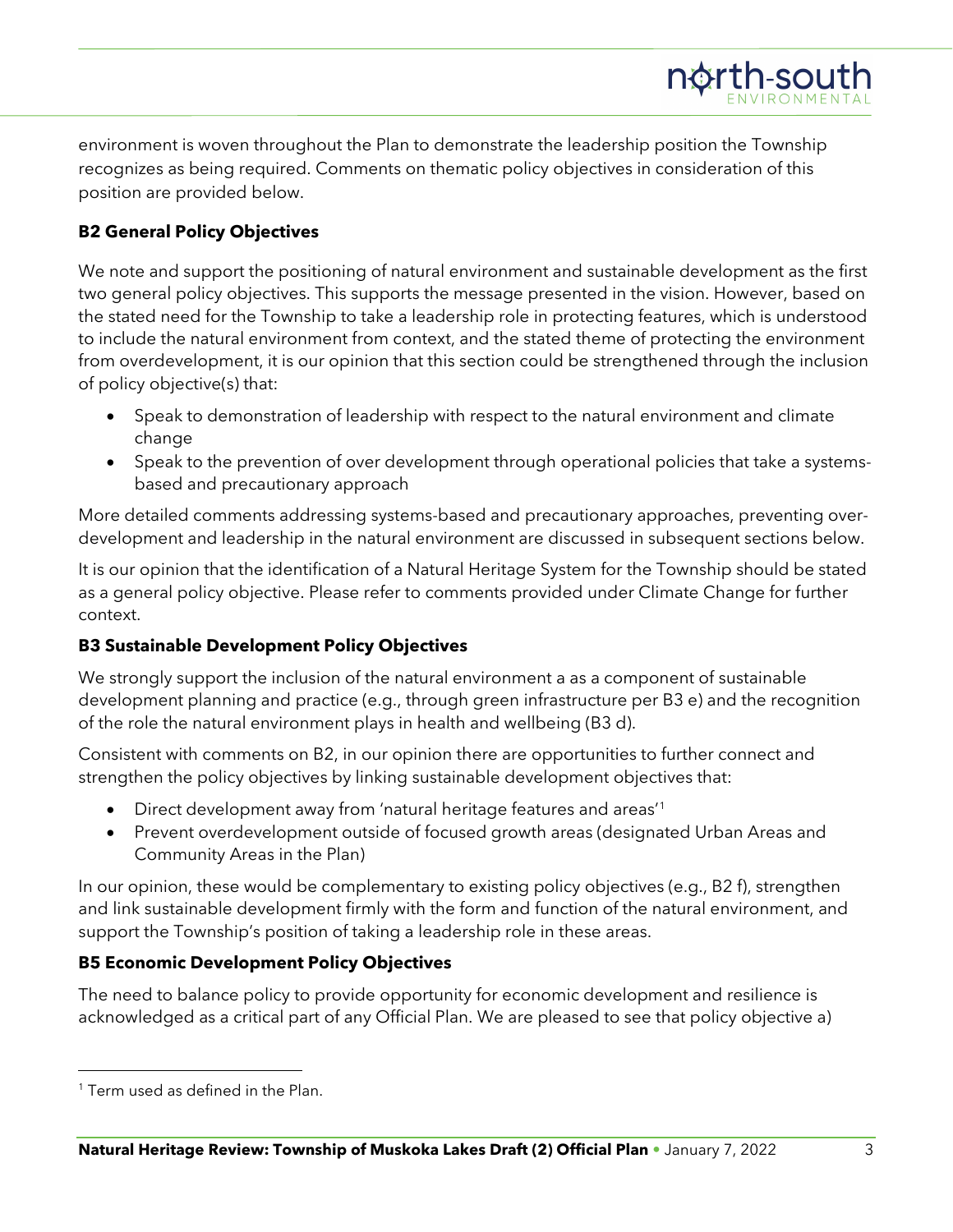again makes the connection between the natural environment and a strong economy for the Township.

## **B6 Tourism Development Policy Objectives**

The policy objectives in the section carry forward the connection between the natural environment and this important economic sector for the Township. We are pleased to see that there is recognition that incompatibility can occur between protection of the natural environment and certain activities of uses and that *"in instances where such practices might be incompatible, protection of the natural environment shall take precedence*" (B6 e).

To ensure continuity within the Plan and provide clarity, it is recommended that the defined term 'natural heritage features and areas' be used within the context of the objectives of this section. If the intent is to extend protection to features and areas beyond those captured in this definition, then such direction should be specified in the Plan. Additionally, use of this defined term more clearly links operational policies related to tourism to those associated with natural heritage and the requirements therein.

## **B7 Climate Change**

It is encouraging to see climate change receive specific consideration and that there is a direct link and acknowledgement of the role that natural features, areas and systems have in supporting resilience to a changing climate.

There are numerous policy objectives under this section which have specific and important direction to support and preserve the natural environment which we support. However, it is our opinion that the relevance of the direction provided through these policy directions is of importance not only to climate change but also to water quality and quantity, biodiversity, preservation and long-term sustainability of natural heritage features and areas, etc. Addition of a Natural Heritage and Water Resources policy objective to this section (B7) of the Plan would:

- Further support statements recognizing the role of the natural environment and the Township's commitment to a leadership position in this area.
- Ensure that the interconnection between the natural environment and all other aspects of the Plan (sustainable development, climate change, tourism, etc.) is clear.
- Be an appropriate place to make commitments or provide firm direction with respect to the natural environment that are then reflected through operation policies of the Plan.

The above is applicable to several policy objectives, but most prominently to the Township's commitment to identify an NHS (B7 b iv). We strongly support this recommendation; however, it is our opinion that nesting this direction under 'Climate Change' does not adequately represent the broader application to land use planning in the Township. Additionally, this is a direction that clearly demonstrates the Township's leadership on the natural environment and should be recognized in the plan as such. Please refer to the section of this letter titled "Adopting a Systems-Based Approach and Embracing the Precautionary Principle" for additional discussion on this topic.

Policy objective B7 c states that "*The Township shall work toward the implementation of a "climate change lens" as the approval authority on Planning Act applications to maximize resiliency of*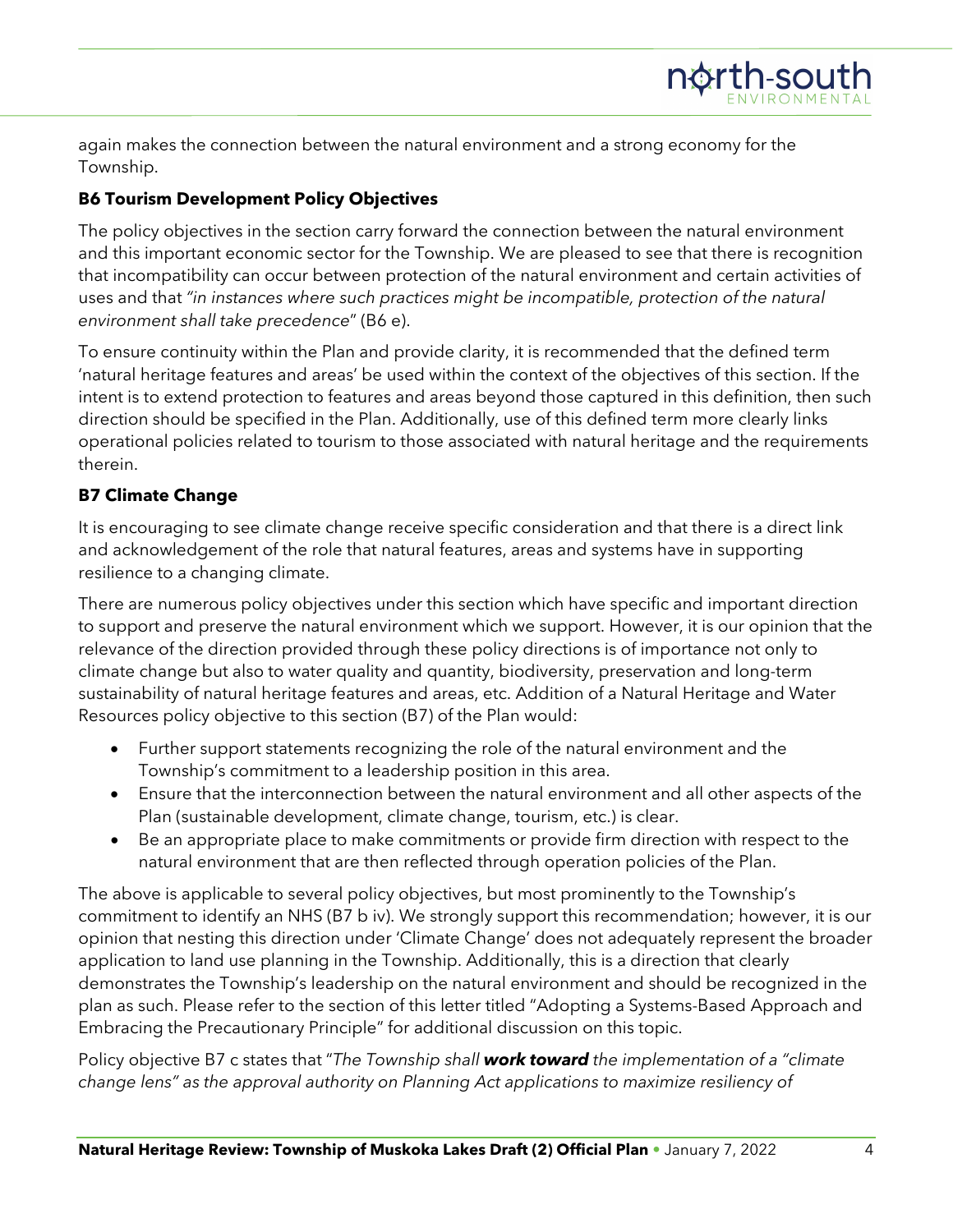*ecosystems and communities, manage the risks associated with climate change and provide sustainable natural environmental services for future generations of residents and visitors to the Township of Muskoka Lakes. […]"* (bolding added by NSE for emphasis).

It is our opinion that inclusion of the qualifying language 'work toward' substantially softens the direction. Given the length of time over which the Plan shall guide land use planning in the Township, it is our opinion that the qualifying language is of concern for seeing effective implementation.

## **Adopting a Systems-Based Approach and Embracing the Precautionary Principle**

The ecological relationships among plants, wildlife (mammals, birds, fish, insects, etc.), water and the physical environment are highly complex and incompletely understood. These relationships exist at microscopic to landscape-scales and it is the complex interactions between and across multiple scales that support the diverse nature of the landscape of the Township of Muskoka.

Direct impacts to features and areas can be easily quantified, however the indirect and cumulative impacts of change to the landscape become increasingly difficult to measure and assess. Specifically, knowledge of factors such as minimum habitat size to support a specific species (e.g., wolves) or how much disturbance on the landscape is too much to continue to support more area-demanding species and/or to maintain biodiversity is even less well-known.

Returning to Part B of the Plan that sets out the vision for the Township, the Plan states that (bolding added by NSE for emphasis):

"*The Township of Muskoka Lakes' natural beauty, pristine environment, and close proximity to the urban populations of Ontario and the northern United States has contributed to its historic and contemporary role as an iconic cottaging, recreation and tourism destination recognized across the continent." (B1 p16)*; and

"*In the face of global change, the Township understands the need to take a leadership role in protecting the features that make our community unique so that future generations can also enjoy the Muskoka experience".* (B1 p16)

These statements tied with the theme raised through consultation that the Township is "*known for its natural beauty and must protect its environment from overdevelopment*", indicate that the Plan should embrace a precautionary approach to natural heritage management.

This approach places emphasis on protecting the natural features, functions, and character of the Township, consistent with the statements found in Part B of the Plan. In the context of the Plan, it is our opinion that adoption of the precautionary principle should include, at a minimum:

- Assumptions of significance until demonstrated otherwise (e.g., for unevaluated wetlands)
- Requirements for study / studies to assess sensitivity and potential impact (e.g., an Environmental Impact Study)
- Adopting a systems-based approach to support and inform the evaluation of impact(s)

north-south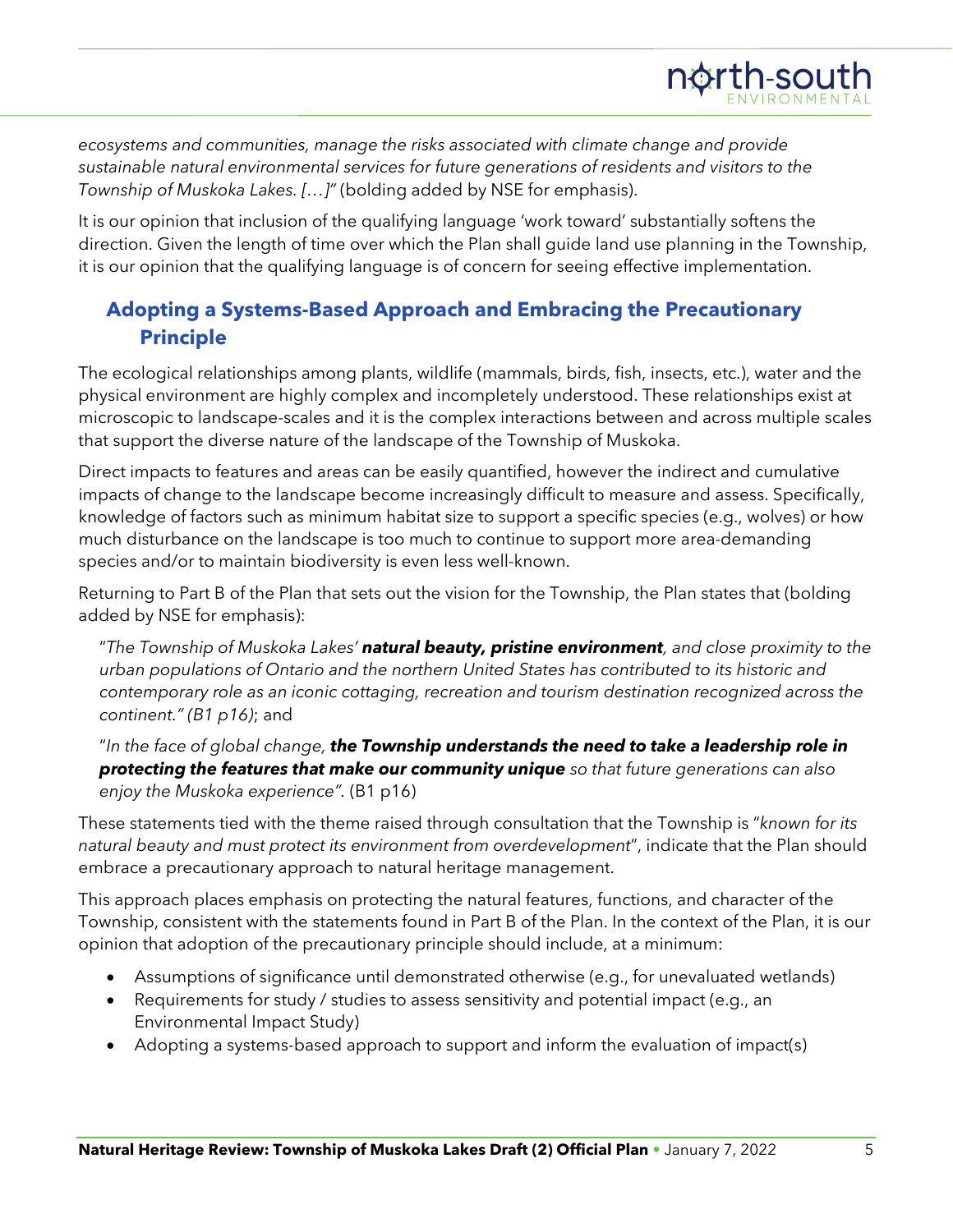• Clear links and references to protection of the natural environment in accordance with the natural heritage policies of the Plan throughout all sections of the Plan to ensure that protection of the natural environment is clearly demonstrated and addressed at implementation.

Although an NHS is not required by the PPS for the Township (the Township is in Ecoregion 5E and the PPS only requires an NHS for Ecoregions 6E and 7E), a systems-based approach to protecting natural heritage features and functions is recognized as the best approach to protecting the ecological relationships and functions required for the long-term. As noted above, we strongly support the stated commitment to identify a natural heritage system for the Township of Muskoka Lakes (B7 b iv). It is further noted that the preparation of an NHS will require an amendment to the Plan to update policies to reflect the identification of an NHS and its management.

An NHS is a system of natural features and areas (e.g., wetlands, forests), and linkages that connect them. The objective in identifying an NHS is to establish a healthy, vibrant, and resilient system of functioning habitats that are connected, support thriving biodiversity, and continue to provide ecosystem services (e.g., clean air, clean water, pollination, flooding and shoreline protection, etc.) for the long term. Climate change brings additional stressors to our natural environment and its function(s); a robust and healthy NHS can support adaptation and resilience to a changing climate.

At the time that work to identify an NHS for the Township is undertaken, additional opportunities to support and strengthen policies of the Plan may be considered. It is our recommendation that this should include refinements to existing policies to fully integrate the NHS, and should consider setting goals and /or thresholds that assist in assessing cumulative impact assessment(s) (B7 b vi, D.1.7.2, D.2.2) and protecting the environment from overdevelopment (B1), and providing refined direction for Waterfront Areas that occur within the NHS as a mechanism to assist in achieving balance between competing interests for these areas as "*a significant natural asset and as the location for the majority of the resource-based recreational development in Muskoka"* (C1 m).

# **Strengthening the Natural Heritage Policies**

## **D1 Natural Heritage**

## **D1.1 Objectives**

Several policies reference a 'natural heritage system'. Given that a natural heritage system has not yet been identified for the Township, the features and areas that comprise the system are not yet known and as such, identifying what uses are appropriate cannot yet be known or confirmed. Policies of the Plan should therefore refer to features and areas defined in the plan to ensure clarity of implementation based on the direction available at the time of adoption. Per preceding sections of this letter, we strongly support the identification of an NHS and an amendment to the Plan at the time of its preparation to add and/or refine policies to reflect a natural heritage system for the Township.

Comments associated with specific policies are provided below:

north-south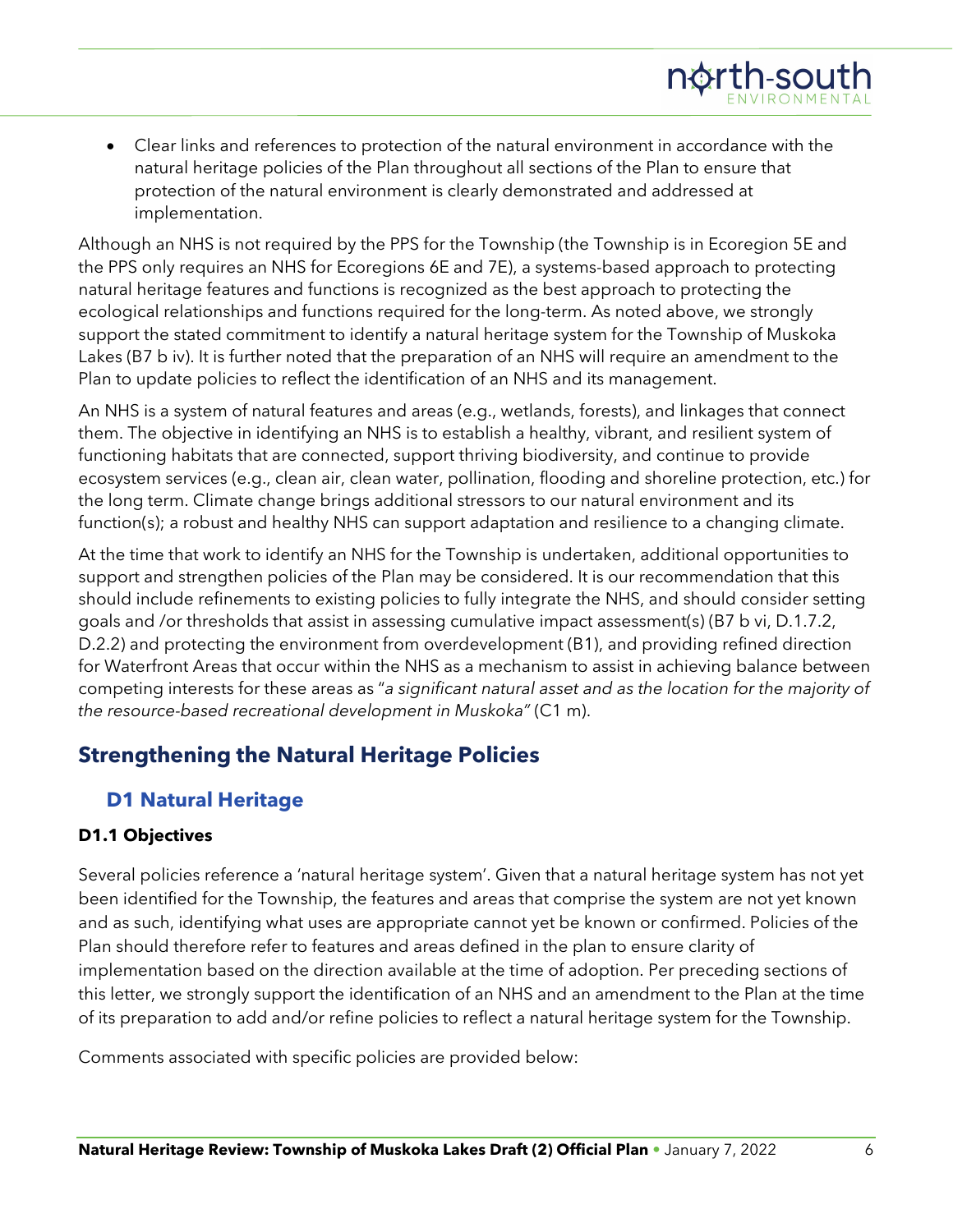- The commitment to identifying an NHS should be included as an Objective in this section of the Plan. Similarly, the requirement for an OPA to update the Plan to reflect and integrate the NHS in land use planning should also be included.
- Objective d) references the "*role and value of compatible uses in and adjacent to the natural heritage system"*. As above, a system has not yet been identified and as such, such language is premature. Clarity regarding the statement "*Flexible approaches to existing uses"* should also be added to ensure that this does not result in expectations of 'acceptable' levels of impact to the NHS that are not consistent with policies of the Plan.
- Features and areas are to be protected, at minimum, in accordance with the policies of the PPS. Where policies of the Plan are more restrictive, they shall take precedence. Inclusion of the statement "*… or mitigated to the greatest extent possible"* in Objective g) may result nonconformity with the PPS. This should be revised.
- While we support the intent of Objective i) it is difficult to implement. We also note that it is not well reflected in the operational policies of Section D.
- Objective i) could be better served by referencing the proposed identification of a robust and connected natural heritage system that considers biodiversity, species at risk, preserving large areas of wilderness, etc. This revision would support a systems-based approach and would better reflect best practices for supporting biodiversity in the long-term.
- In our opinion, Objective l) is not adequate. While the Province is responsible for the designation of Provincially Significant Wetlands, evaluations prepared by others in accordance with the Ontario Wetlands Evaluation System (e.g., consultants with appropriate training and/or experience) are accepted by the Province to assist with and inform designation (or not). Additionally, 'encouraging' evaluations is weak directing language that will have limited impact through implementation. Also refer to later comments on operational policies related to wetlands and adopting a precautionary approach as they have application here as well.
- Clarity should be provided in Objective m) that any such development shall be in accordance with natural heritage policies of the PPS and /or the Plan whichever is more restrictive (e.g., no development in significant wetlands, no negative impact for other significant features, etc.). As above, reference to a natural heritage system should be replaced with terminology relevant to the Plan at the time of adoption.

## **D1.2 Natural Heritage Features and Areas**

• Habitat for Endangered and Threatened Species should be included in the list.

## **D1.3 Policies for Individual Natural Heritage Features and Areas**

- D1.3.1 Wetlands
	- o The categorization of wetlands in b) is not entirely accurate. In provincial mapping, wetlands may be categorized as 'Provincially Significant' as determined through the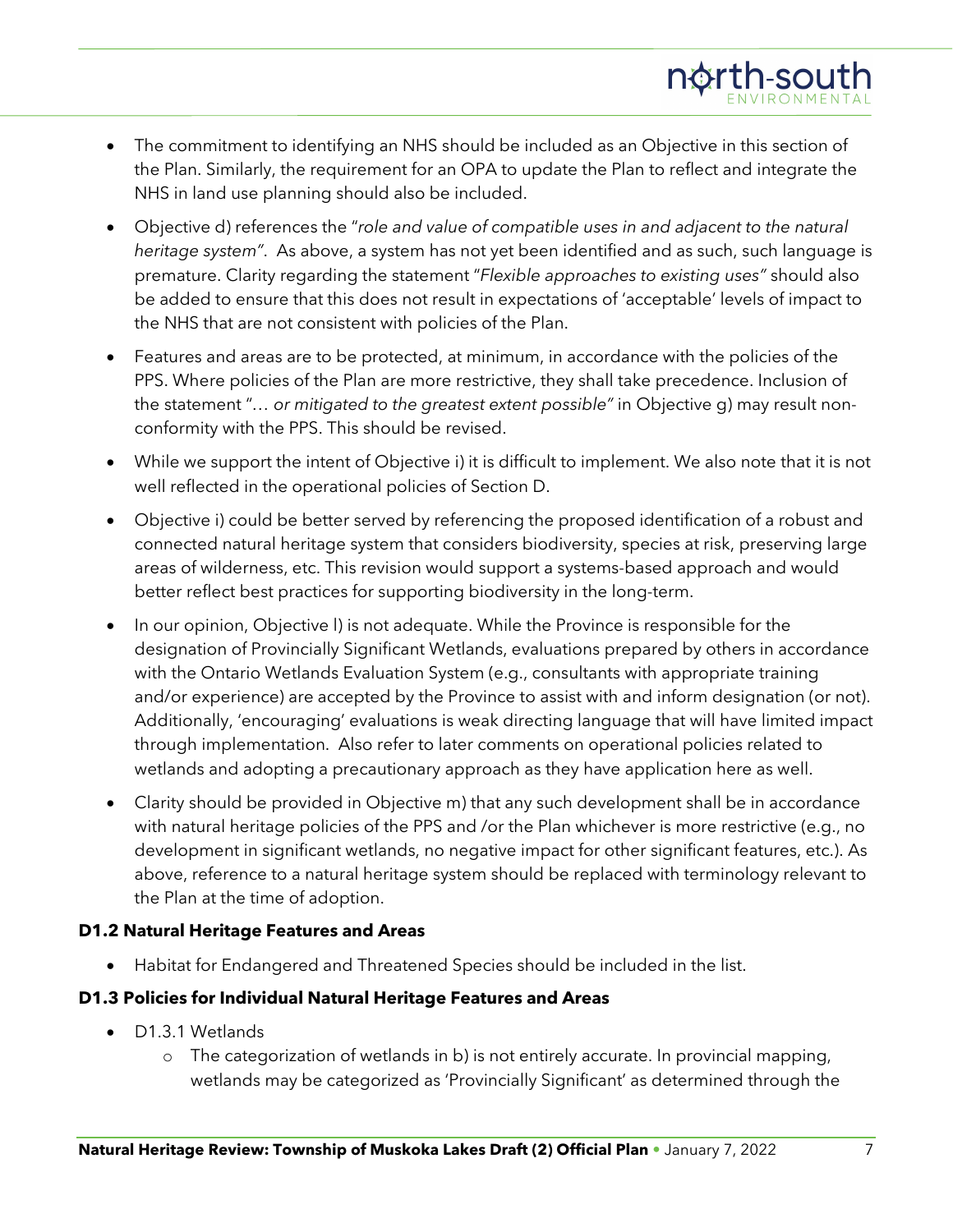completion a formal evaluation and as designated by the province, 'Evaluated – Other' which includes those wetlands as have been evaluated and determined to be *not*  significant at the provincial level, and 'Unevaluated' which includes those wetlands that have yet to be evaluated using provincial guideline(s). This distinction is important for policy implementation and application of a precautionary approach.

- o It is strongly recommended that a precautionary approach be taken for 'Unevaluated' wetlands. This can be achieved with the addition of a policy which clearly states that 'Unevaluated' wetlands are to be treated as Significant unless it has been demonstrated through an evaluation that the wetland is 'not significant'.
- D1.3.3 Significant Wildlife Habitat
	- o In our opinion, language in a) should be modified. While we agree that significant wildlife habitat (SWH) is critically important to the maintenance of self-sustaining populations of wildlife and to biodiversity, we would argue that the provision of habitat for plants and wildlife, more broadly, is a primary function of natural heritage features and areas. Similarly, while we agree that fragmentation of SWH may threaten wildlife populations and biodiversity, it is the fragmentation of the natural heritage features and areas more broadly that is of issue and includes SWH. The stated commitment to identify an NHS will assist in protecting and preserving the function of wildlife habitat on the landscape; it can be used inform land use planning that avoids, minimize and mitigates impacts to the system to support its sustainability and health in the long-term.
	- o As written, b) could be interpreted as implying that it is not feasible to assess SWH and would be in conflict with policy D1.3.3 g. It is recommended that language be refined to speak to the limited available mapping of SWH and the requirement to assess presence of these functions and the features that provide them.
	- o We recommend that c) be removed. It would better serve the plan to refer to relevant guidance documents prepared by the province and as may be amended from time-totime to provide guidance for the identification of SWH within the Township.
- D1.3.4 Habitat for Endangered and Threatened Species
	- o We have some concerns with e); specifically, we recommend that the text be simplified to indicate that some mapping is available through the Township, but that a comprehensive screening assessment using an updated species list will be required.
	- o It is not recommended to include a list of current Endangered and Threatened species in the Plan; as noted, species are regularly assessed and with resulting changes in designations or newly designated species and as such, will change over the life of the plan. Inclusion of a list could create implementation issues if / as it becomes out of date.
- D1.3.5 Fish Habitat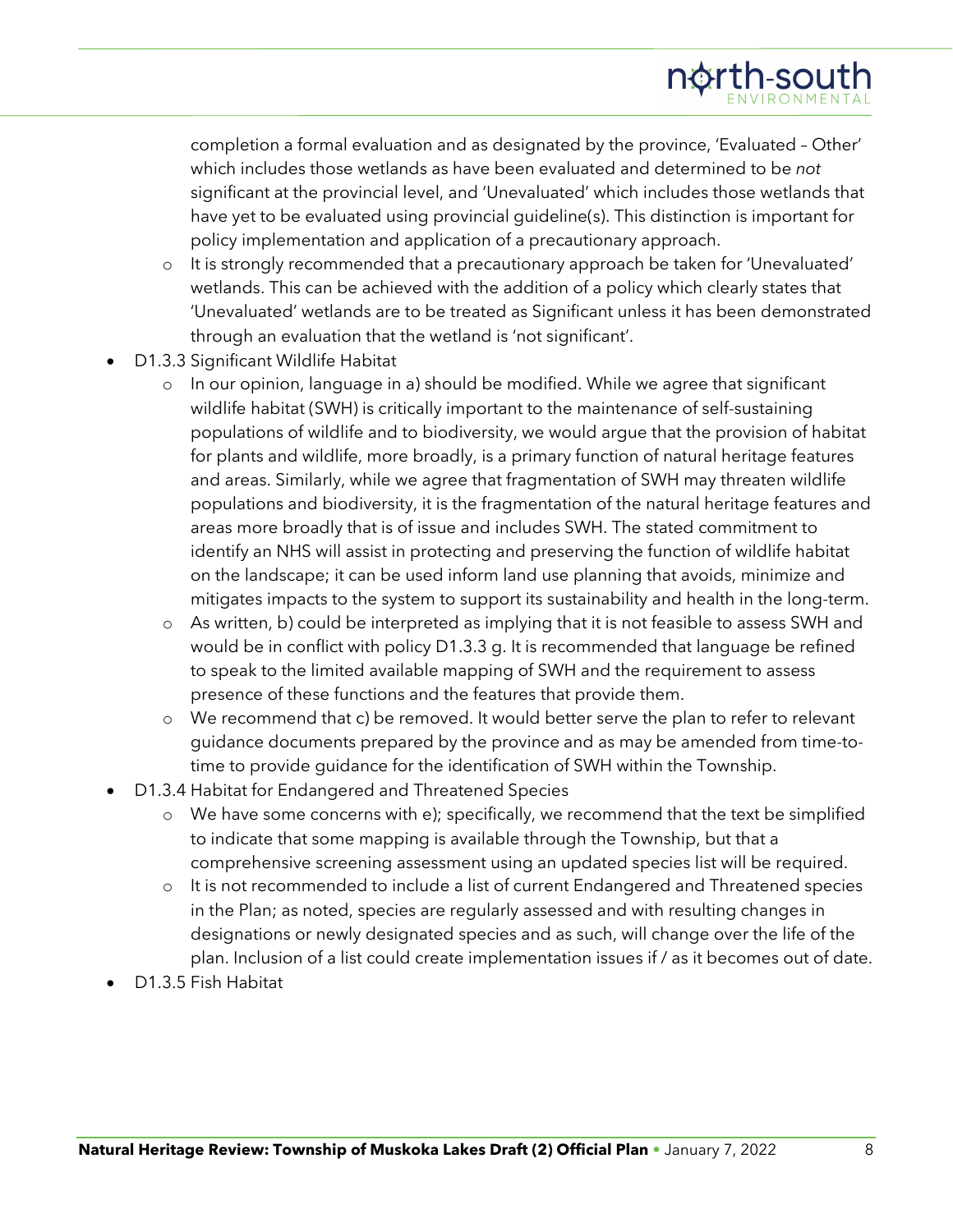- o Clarification may be required under  $r^2$  $r^2$  where minimum setbacks are identified. Specifically, definitions for 'shoreline' and 'minor accessory structures' should be considered to support implementation and direct interpretation. It is unclear why 'shoreline' development would not be required to adhere to minimum setbacks stated under this policy; if the intent is that greater setbacks apply, then this should be clarified.
- D1.3.6 Muskoka Heritage Areas and Sites
	- o Policy a) notes that the Muskoka Heritage Areas and Sites were identified as "*the most significant heritage areas and sites in Muskoka"* it is also noted that this was completed using a field-based program indicating that some level of site-specific study was completed to inform their identification. It is also stated that these could form the basis of a regionally significant NHS.
	- o Considering the above, the language in e) which indicates that an EIS (or comparable study) **may** be required seems inappropriate as it provides the opportunity for development or site alteration to occur without due consideration for the ecological and environmental significance for which these areas were identified.
	- o We strongly recommend that any proposed development or site alteration within **or adjacent to** these lands trigger the EIS process. It is noted that a comprehensive EIS process will include opportunities to scope the study and may include opportunities for waiving. Please refer to comments on the Environmental Impact Studies (D1.4) below.
	- o Per the bolded text in the preceding bullet, it is our opinion that adjacent lands should be applied to these features given that they were identified as "*the most significant heritage areas and sites in Muskoka"*.

#### **D1.4 Environmental Impact Studies**

It is recommended that detailed guidance with respect to the content and requirements for Environmental Impact Studies (EIS) be addressed through a guidance document separate from the Plan. Policies of the Plan should clearly indicate triggers for requiring an EIS and provide high-level direction for implementation. A guideline can be used to provide detailed guidance, explanatory text and set out technical expectations. By providing details through a guideline, it permits the Township to update the guideline from time to time to reflect current best practices, survey methods, etc. without triggering an amendment to the Plan.

It is our opinion that an EIS process should be triggered for both development **and** site alteration that is proposed within or adjacent to 'natural heritage features and areas' and Muskoka Heritage Areas and Sites. Site alteration can result in substantive impact to features and their functions; it is important that these activities be considered in the context of impacts to features and their functions and the

<span id="page-8-0"></span><sup>&</sup>lt;sup>2</sup> Note that there appears to be a numbering error under this section. Numbering does not re-start at 'a)' under this section as it does others in the Draft reviewed. With numbering re-started at 'a)', the correct reference would be 'h)' for this comment.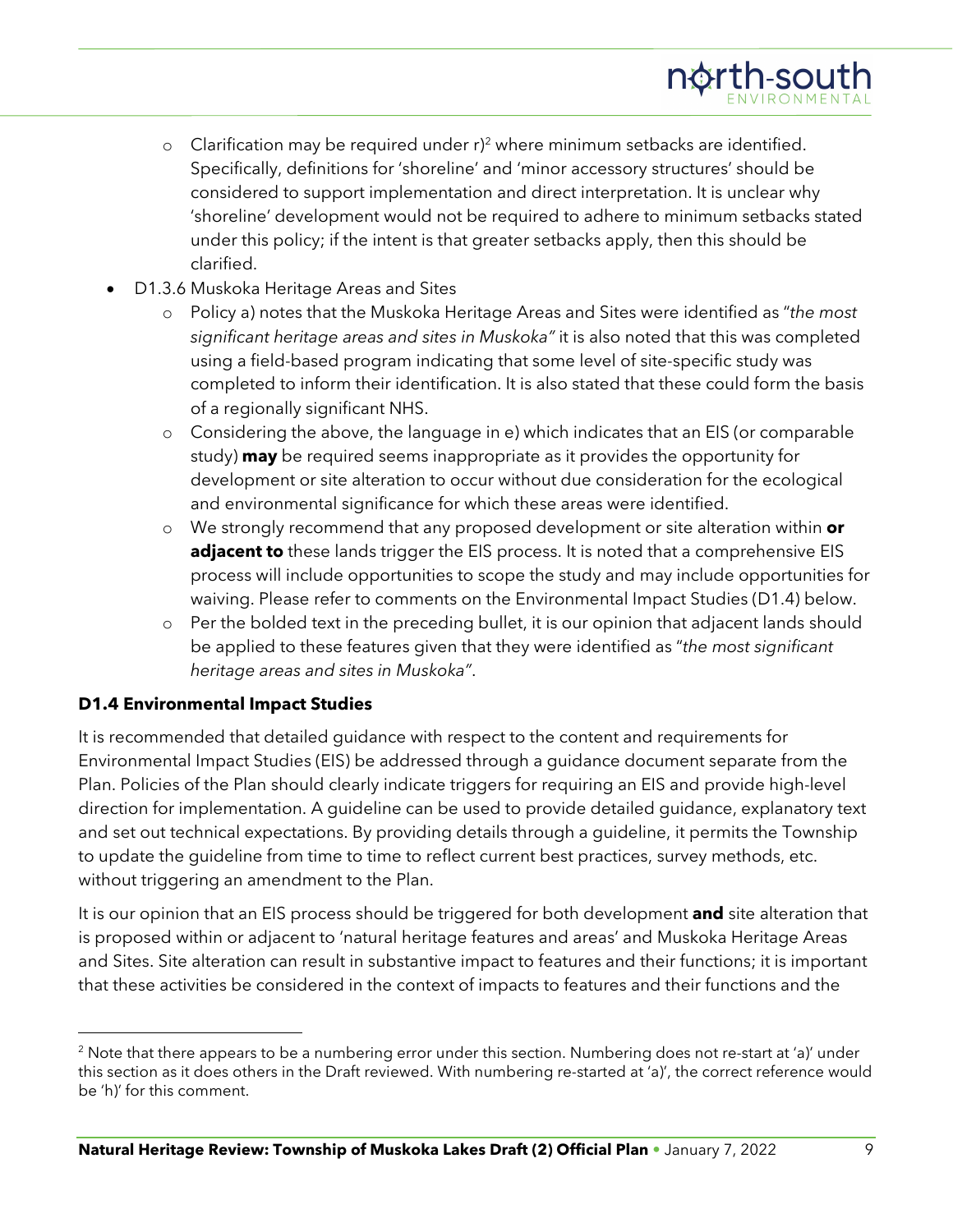cumulative impact of activities to protect the landscape from overdevelopment and preserve the natural environment that is vital to the Township.

Policy f) is confusing and appears to conflict with policy b) re: unmapped features and areas. It is recommended that it be reworded to simply state that where triggered, an EIS shall be completed in accordance with the policies of the plan. Policy c) already indicates that an EIS shall be required for mapped and unmapped features and areas.

Policy g) should be in Section D1.1 or potentially as a general policy objective (Section B2). The identification of an NHS for the Township will require revision to policy throughout the Plan. While this includes section D1.4, it should also affect policies in the entirety of 'Part D - Natural Heritage and Water Resources' and updates to terminology and reference to the system be addressed throughout all parts of the Plan.

Comments on sub-sections are provided below:

- D1.4.1 Purpose of an Environmental Impact Study
	- o Policy a) i) and ii). It is our opinion that ii) could be interpreted as a limitation on required level of field survey effort required. It is recommended that i) be refined to read: *"Collect and evaluate the appropriate information in order to* **confirm the presence of mapped and assess for the presence of unmapped natural heritage features and areas and where present***, identify the boundaries […]"* Bolded text is NSE's suggested addition to the existing text. With the above revision, ii) can be removed.
	- o We note that both development and site alteration are referenced in these policies. Per previous comments, we support this direction and recommend that earlier relevant section(s) of the Plan be updated to reflect the inclusion of both as triggers for an EIS.
	- o Policy a) iv) is not consistent with direction of the PPS. The PPS prohibits development and site alteration within significant wetlands and significant coastal wetlands $3$  and prohibits development and site alteration within significant wildlife habitat, and significant areas of natural and scientific interest (for Ecoregion 5E in which the Township occurs) unless no negative impact is demonstrated. We support the direction to minimize impact of development provided by this policy where it applies to *other*  natural features and areas (e.g., woodlands). Clarity should be provided with respect to the PPS vs. features not captured by the PPS. Through implementation of an NHS, further refinement to this policy may be warranted (e.g., for areas within and outside of the NHS).
	- o Qualifying language in Policy a) vii) to "C*onsider impacts of a changing climate, cumulative and/or watershed impacts where possible*" is problematic. It is understood and appreciated that these are challenging topics to address, however in our opinion, considering these should be a requirement and flexibility should be provided in the

<span id="page-9-0"></span><sup>&</sup>lt;sup>3</sup>Coastal wetlands are not an applicable feature type to the Township.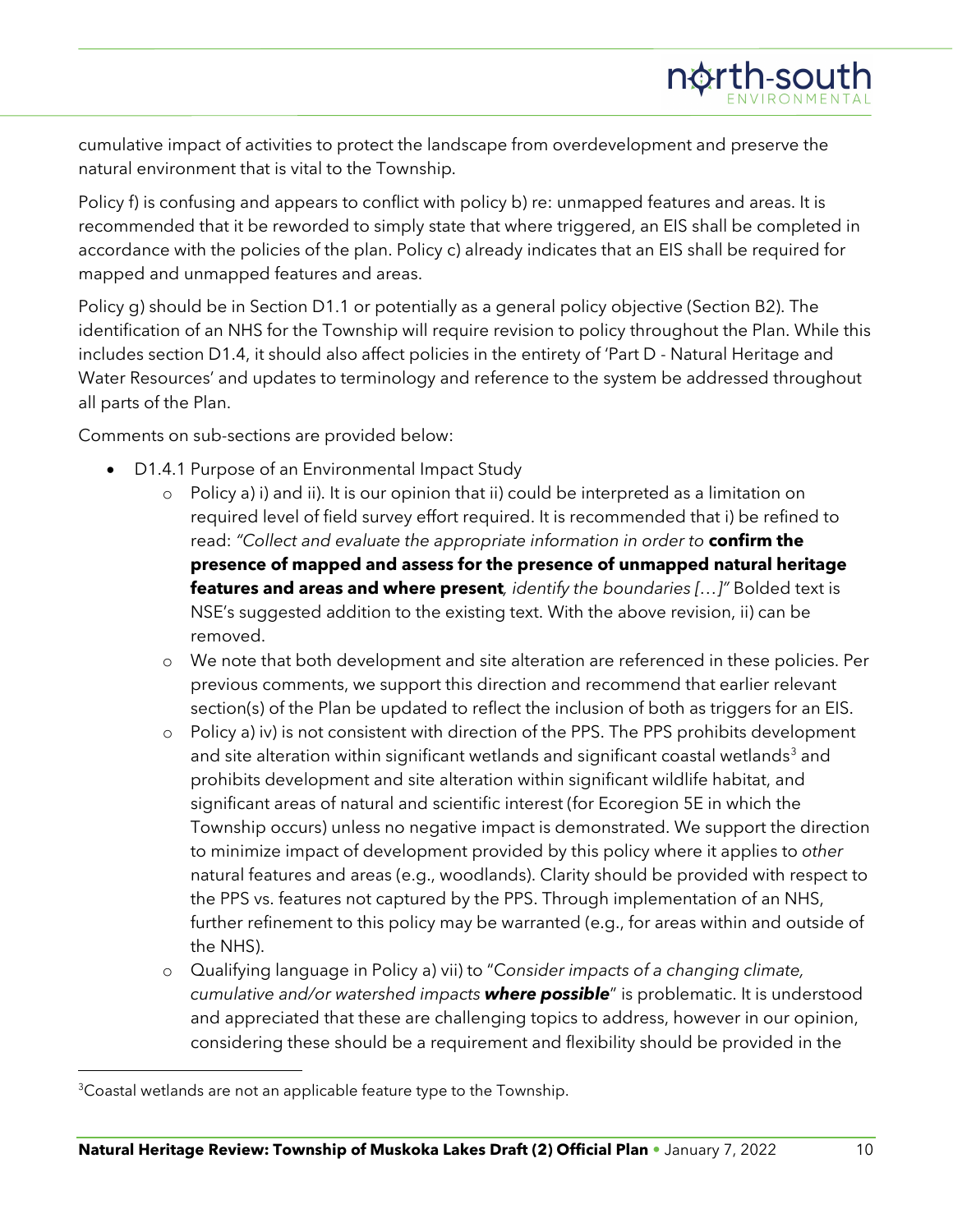approach to such assessment(s) such as scoping to a level appropriate to the type and nature of the proposal. Of specific note, it is important that impacts be considered at these scales is important to inform targets and/or thresholds related to both protection of features and functions and to prevent overdevelopment through a lack of considering applications in a broader landscape context. Per earlier comments, identification of an NHS and setting targets and thresholds will provide further opportunity to support these types of analyses.

- o We disagree with policy b). The approach stated does not use a systems-based approach or consider the complex interactions and interdependences between features, areas, and functions. With the commitment to identify an NHS in the near future, it is important that policies begin to move towards a systems-based approach to natural heritage planning and management.
- o Regarding policy c): An EIS is prepared to assess impacts and recommend mitigation measures. Based on the assessment process, it **may or may not** support a proposed development or site alteration. It is recommended that a minor revision to wording of c) be made to reflect this small, but important distinction.
- D1.4.2 Requirement for Approval
	- o A minor refinement may be required under a). It is understood, based on language in other policies that it should read: "*Before development* **or** *site alteration […]"*. Currently it reads 'and'.
	- o We raise the following points for clarification / revision for Policy b):
		- **Includes language re: 'supporting development applications.' As above, it is our** opinion that the language should be refined to state "*Due consideration shall be given to the scope of the requirements of an EIS"* to remove the assumption that an EIS will support a development.
		- **Should reference development and site alteration** to be consistent with language in other policies and reflect the need to consider potential impacts associate with each.
		- Reference is made to 'buffer', however language in Policy D1.4.1 c) uses 'vegetation protection zone'. Consistency is required in language use. It is also recommended that the term (buffer or VPZ, as preferred) be defined in the Plan.
	- o Regarding content and interpretation of Policies b) and c)
		- The language of b) appears to support informing scope of a study on lot sizing as a primary consideration. It is unclear if the development being referenced is within or adjacent to (or both) natural heritage features and areas. We find this language concerning. It can be interpreted as providing a method through which due consideration of impacts on the natural environment can be avoided. This does not support the vision and direction elsewhere in the Plan.
		- **We strongly recommend that this policy be simplified to state that "the scope of** requirements for an EIS will be informed by the type and anticipated sensitivity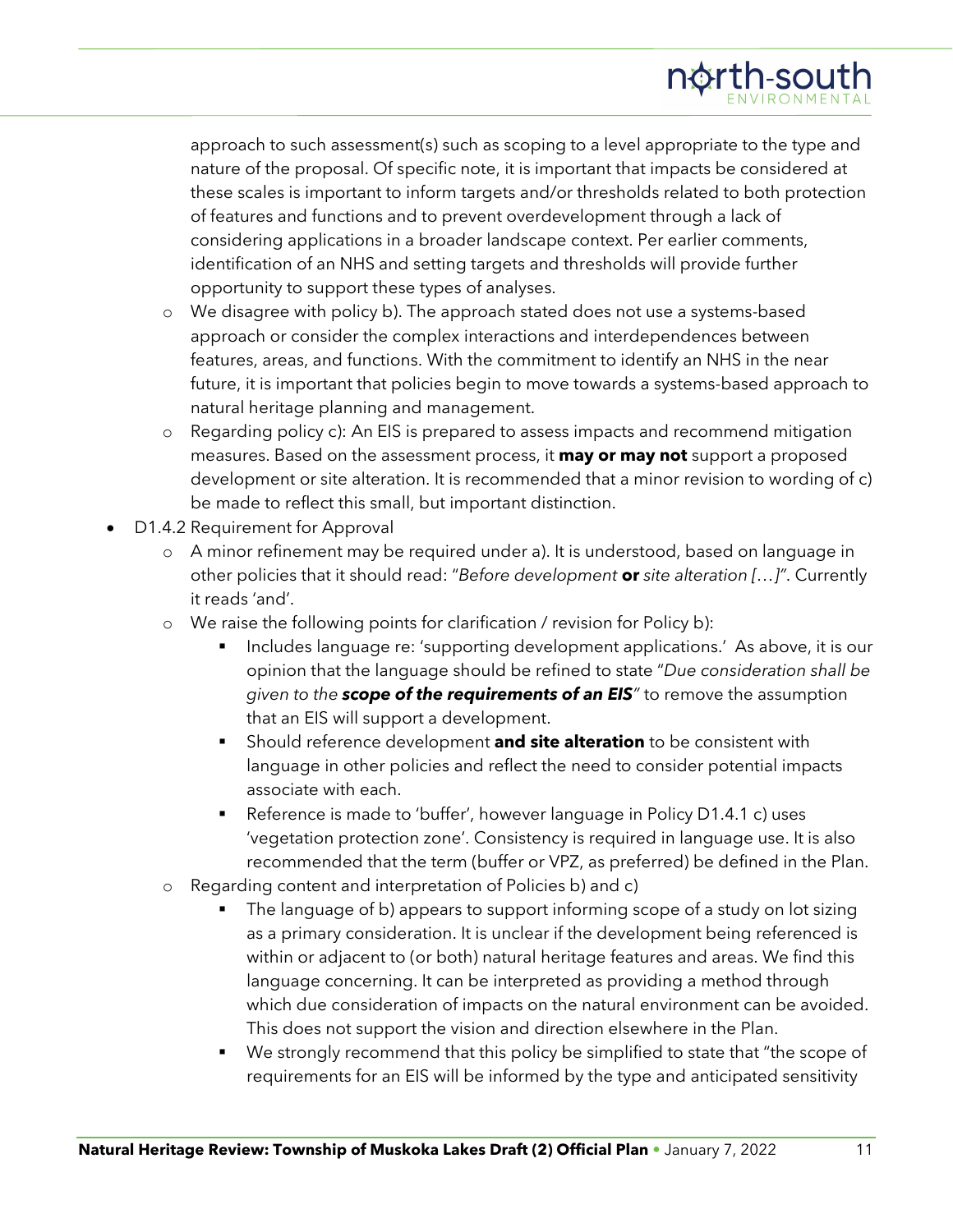of features and potential for the proposed development or site alteration to impact the feature". A statement of this nature provides flexibility for scoping but provides clear direction that it is the features and potential risks associated with the proposed work that will inform the scoping.

- Policy c) references 'development' in one location and 'development or site alteration' in another. It is assumed this should consistently refer to 'development or site alteration'.
- Policy c) appears to largely duplicate the intent of b), however the language used, and interpretation is clearer than what is provided in b). It is recommended that these two policies be combined with clarification and simplification as per the preceding comments.
- o It is recommended that 'qualified professional' be defined or otherwise explained in the Plan or in an EIS guideline should one be prepared. Specifically, it should identify the training, or experience and knowledge areas required to conduct an EIS.

#### **D1.5 Net Gain**

In our opinion, net gain should not be used as a mechanism to justify compensation to address impacts. The mitigation hierarchy places weight on avoidance first, and then may consider minimization, mitigation, and compensation (in order of preference). In all instances, the requirements of the PPS shall be met; where policies of the Plan are more restrictive, they shall take precedence. Consideration should be given to stating this clearly within the Plan.

We note that this section refers to the 'natural heritage system', which is not yet identified for the Township. Consistent with earlier comments, we recommend that language be revised to reflect currently defined terms to act as transitional policies until such time as the NHS is identified and policies updated to reflect.

## **D1.6 Establishing a Natural Heritage System**

As stated through earlier comments, we strongly support the identification of an NHS for the Township and updates to policies of the Plan upon its identification to integrate the system as a fundamental component of land use planning.

- D1.6.2 Components of Natural Heritage Systems
	- o b) It is our understanding that Crown Lands are not permanently protected from development and as such, inclusion here may be misleading or incorrect if the Township may consider acquisition of Crown Lands to support economic development [\(https://www.ontario.ca/page/guide-cottage-lot-development-crown-land\)](https://www.ontario.ca/page/guide-cottage-lot-development-crown-land). If it is the intent of the Township to treat Crown Land as protected, then clarifying language with this intent / direction should be added.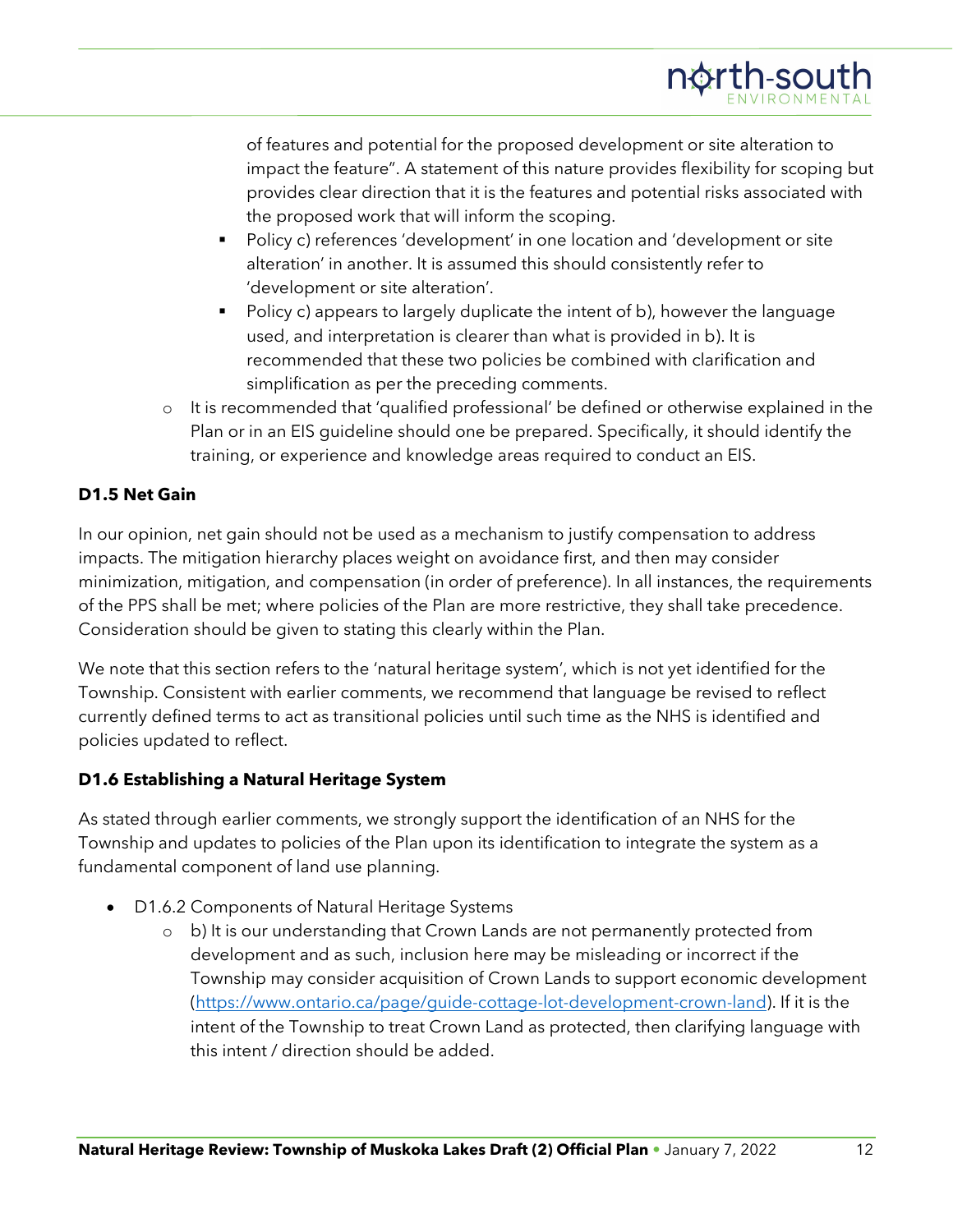- o Re: c) and d). It is our opinion that these policy could be truncated at the reference to detailed plan sections (i.e., Section D.1.6.3 for linkages and D1.6.4 for enhancement areas) to avoid any duplication or conflict between policies.
- D1.6.3 Linkages
	- o Introductory text could be interpreted that only areas of natural vegetation may be identified as linkages. Linkages may include lands that are not in a 'natural state' where they provide important connections across the landscape or between significant features and areas. To the extent possible, alignment with existing features is preferred and used as existing natural connections that can be maintained or enhanced to support system function(s). It is recommended that this be clarified in the text. We note that this understanding appears to be implied in the paragraph at the end of this section, but clarity within the introductory text is recommended.
	- o The introductory text also states that "*future applications for development and site alteration within linkage areas should be supported by an Environmental Impact Study that […]"*. This qualifying language is of concern. Linkages are a critical component of a natural heritage system, and any proposed land uses within them must considered in the context of the function of the linkage and the system.
	- o The statement "*In a case where all or part of a linkage area is retained as per the above […]*" is of concern. It inherently implies that there is an option that lands within a linkage will not be retained for the identified purpose / function of the linkage. We recommend that text be clarified to address.
	- o We generally agree that other compatible land uses may be permitted within linkage areas, however it is important that a limitation be placed upon this. To that end, we recommend that the text be revised to state that "compatible land uses […] could be considered in **portions** of linkage areas if it can be demonstrated that the long-term ecological function of the linkage area would be retained" [bolded word represents NSE's recommended addition to the policy text].
- D1.6.4 Enhancement Areas
	- o We recommend that some direction with respect to enhancements to natural heritage features and areas should be addressed in the plan as a transitional measure and to provide direction for enhancement of the natural environment is an existing as well as future priority after identification and implementation of an NHS.
	- o We do not agree with policy b) iv). Stormwater management facilities are not compatible within enhancement areas. They may be considered a complimentary use that the Township encourages be placed adjacent to enhancement areas or natural heritage features and areas (with appropriate consideration of buffers / vegetation protection zones), but they are not compatible with or considered to be enhancements. Generally, the only uses permitted within enhancements would include uses such as wildlife management and passive recreation where demonstrated through an EIS that it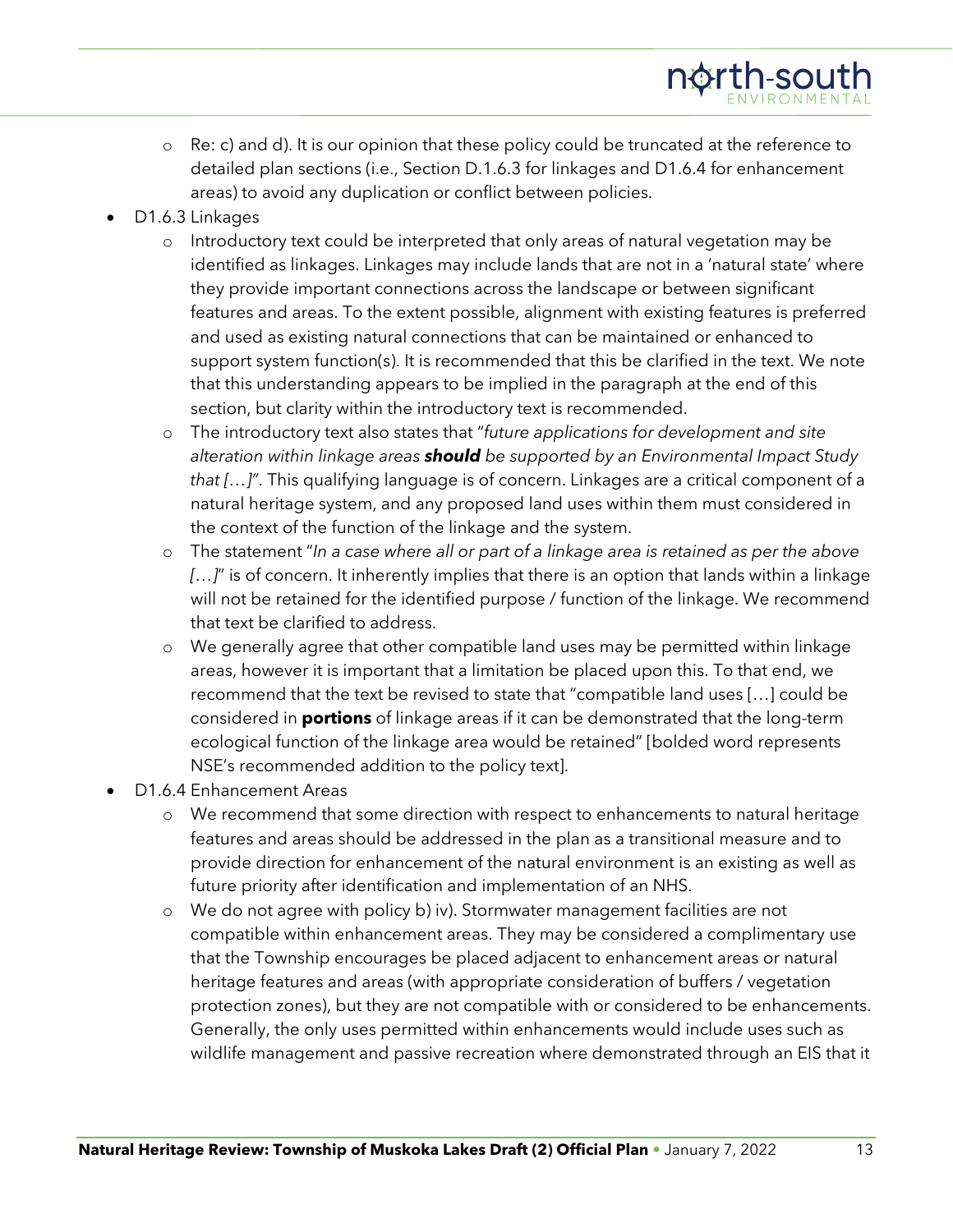will not have a negative impact to the intended function of the enhancement area and adjacent features and areas.

o We do not agree with policy c). As written, there may be too much flexibility for determining that an enhancement not be retained/implemented. Firm direction should be provided to ensure that enhancements occur, with reasonable flexibility for confirmation or refinement. Upon confirmation through an EIS (or comparable study such as a subwatershed study), enhancement areas are to be established as selfsustaining vegetation in their entirety. As above, we do not support the inclusion of stormwater management ponds as part of enhancements. It is our opinion that this should be removed from the Plan. Inclusion of a policy which indicates that enhancements, as may be mapped or otherwise identified through the identification of a natural heritage system, will be assessed through site specific study (e.g., an EIS) to confirm and/or refine recommendations for enhancement. This provides some flexibility without undermining efforts to restore.

#### **D1.7 General Policies**

- D1.7.2 Consideration of Cumulative Impacts
	- o Qualifying language such as 'shall be encouraged' is used in policies of this section. Such language will therefore rely on 'goodwill' of applicants to consider assessing cumulative impacts. This weakens the policies at implementation.
	- o Consistent with other comments provided herein, we recognize that cumulative impacts can be difficult to assess. We recommend that metrics to support an assessment of cumulative impacts be addressed through the identification of a natural heritage system and associated policy updates (e.g., targets and thresholds to support cumulative assessment and inform development capacity / overdevelopment).
	- o Policies in these sections should provide clear direction that requires cumulative assessment be included to the extent that they are currently measurable and scoped to a level appropriate to the proposed development or site alteration. As additional tools or metrics are developed, they can be used to inform the level of assessment requested.
	- o A commitment to establish targets or thresholds could be included to make clear the intent with respect to how and for what purpose cumulative assessment is to be considered for natural heritage; interim policy provides a transitional approach which includes general language around scoping of this assessment.

## **Regarding 'Adjacent Lands'**

Policies of the Plan include prohibitions on development within adjacent lands unless 'no negative impact' is demonstrated through an evaluation (e.g., D1.3.2 f, D1.3.2 d). Language is consistent between adjacent land policies, stating that "*development or site alteration shall not be permitted on*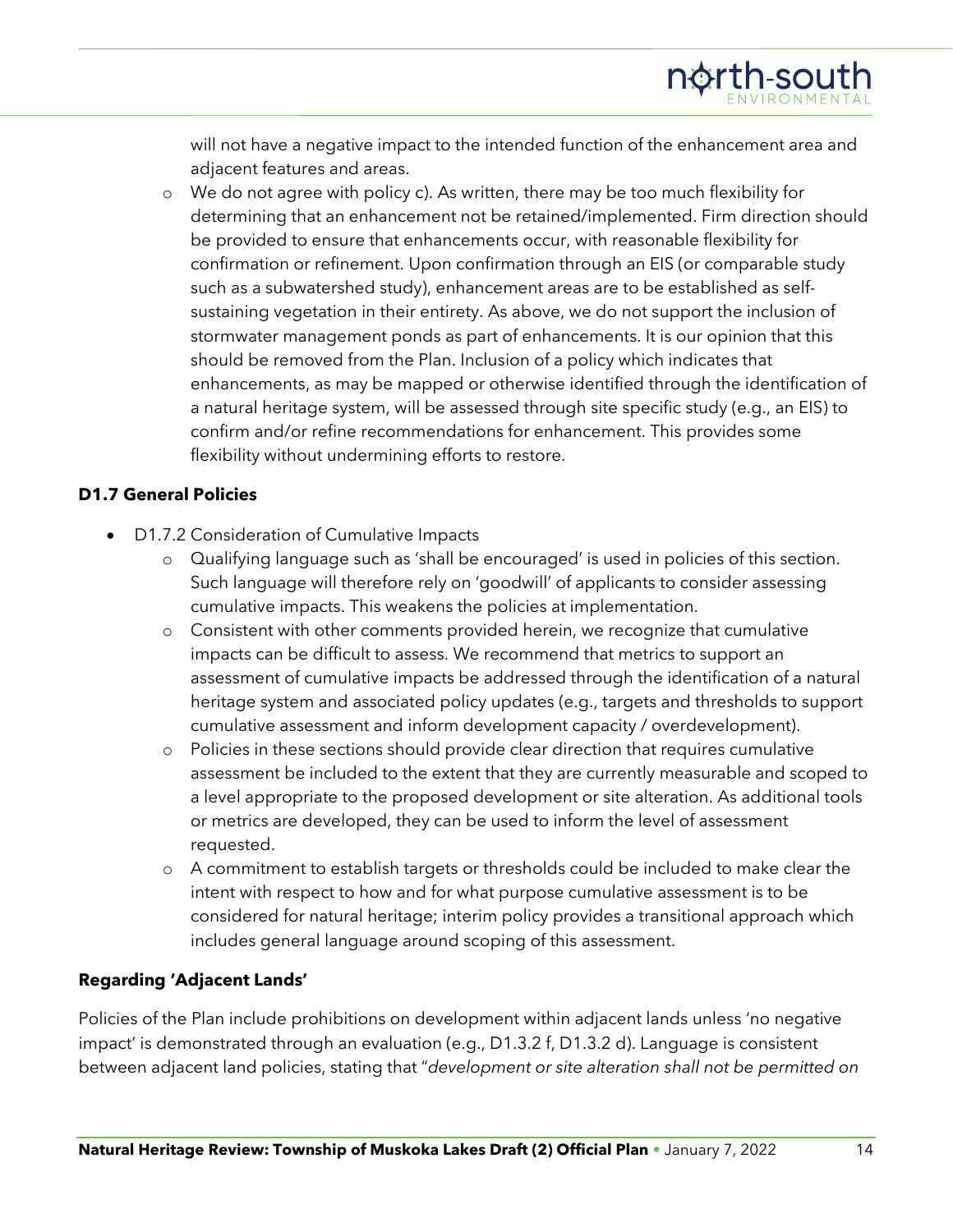

*lands within [*…*] unless the ecological function of the adjacent lands has been evaluated and it has been demonstrated through an Environmental Impact Study that there will be no negative impacts on the natural features or on their ecological functions".* As worded, these policies appear to require that the ecological function of the adjacent lands is assessed; this is incorrect. While an assessment of the lands on which development is proposed should be assessed, the adjacent *features* must also be assessed and the relationship between the adjacent lands and the feature(s) be understood. This refinement to the language is critical to ensure that appropriate direction be given in policies of the Plan.

#### **Triggering Activities – Development and Site Alteration**

Development is a consistent trigger for implementation of natural heritage policies whereas inclusion of site-alteration is inconsistent within policies of the Plan (e.g., D1.1 g)). It is our opinion that both development and site alteration should be consistently identified as triggers for assessment and both should be prohibited within features and/or on adjacent lands unless conformity with policies of the plan is demonstrated (e.g., through an EIS) (no negative impact, etc.).

#### **Natural Heritage System and Policy Gaps**

As noted through these comments, we strongly support the identification of a natural heritage system for the Township. It is acknowledged that policies of the Plan will require update and/or revision to address its identification and any operational policies which support the implementation of the system. At several points through the Plan reference is made to the natural heritage system as though it currently exists; it is our opinion that this could create gaps in implementation for assessment and/or protection of features until such time as a natural heritage system has been adopted through an OPA.

It is our opinion that policies of the Plan must provide clear direction that addresses the existing approach (natural heritage features and areas) and recognizing that further refinement to implement a natural heritage system will occur. As an example, outside of detailed comments on the natural heritage policies: D2.4 d (Watershed and Subwatershed Planning) states that "*A subwatershed plan, or its equivalent, shall be included as a requirement to inform the identification of the natural heritage system when completing major Secondary Plans or Comprehensive Development Plans".* While we agree with the direction contained in this policy, until such time a natural heritage system is identified in policies of the Plan, there is risk that this policy cannot be clearly implemented.

#### **Climate Change & Water Resources**

While not part of our detailed review, we note that policies under Section D2 have limited references to climate change. It is recommended that policies of this section be reviewed through a climate change lens and additional reference and requirements to consider a changing climate be integrated. Water resource system(s) and management of the system and its component elements, features and areas are of key relevance to climate change for the Township.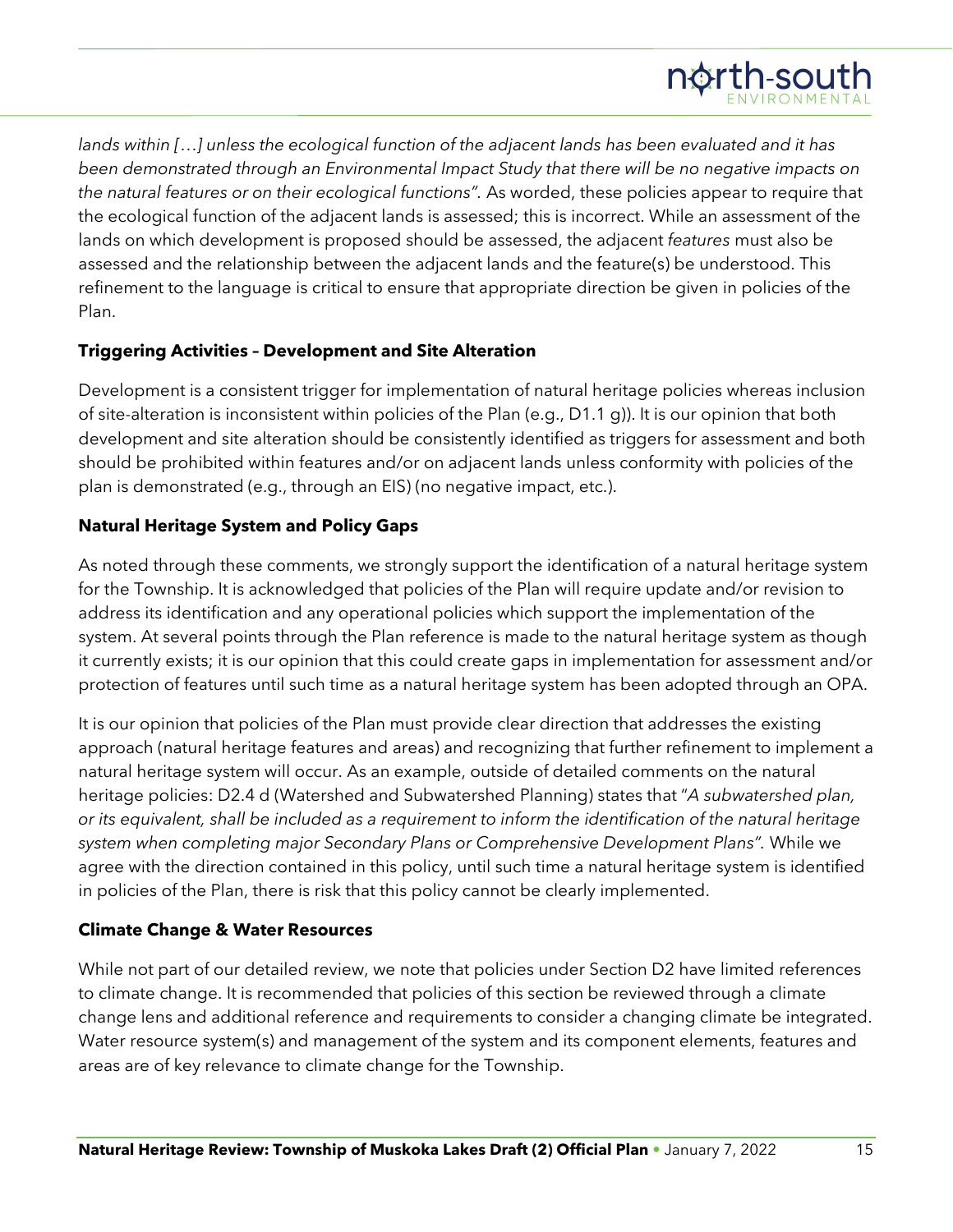## **Part E – Waterfront Areas**

Per comments provided through earlier sections of the Plan, Waterfront Areas are both important natural areas with important functions for the long-term sustainability of the natural environment, and a focal area for cottage development and resource-based recreational development(s). Policies of this section must reflect a balanced approach in supporting both aspects.

In consideration of the above, we offer the following general comments:

## **E1 Objectives**

- We suggest consideration be given to a policy which promotes nature-inclusive design or other integrative planning approaches that reduce the overall impact of development in the natural setting of Waterfront Areas. It is understood that language which 'promotes or encourages' is appropriate for a policy direction of this nature.
- Policy n) "*Establish limits of growth where necessary to ensure that the ecological functions of the waterbodies are managed for long-term sustainability purposes".* As noted through previous comments, we recommend that consideration be given not just to waterbodies, but to targets or thresholds with respect to natural features and areas and, upon identification, within the natural heritage system in addition to waterbodies.

#### **E4 Development Policies**

- E4.1 Waterfront Character
	- o Clear links or references to terminology and natural heritage and water resource policies are needed here for clarity and continuity in the Plan. As a specific example, c) should include specific reference to natural heritage policies to ensure that features and areas are protected / managed in accordance with policies of the plan. Language within this policy that '*features shall be conserved to the extent feasible'* would apply only to those features not protected under other policies of the Plan.
	- o Language in d) requires revision. It is recommended that language be refined to refer to 'natural heritage features and areas' to be consistent throughout the Plan and to make clear that natural heritage features and areas are to be protected and where possible enhanced in accordance with policies of the Plan (e.g., Part D) and that for features not protected under policies of the Plan, the Plan can encourage the identification and implementation of opportunities to protect and where possible enhance them
- E4.5 Development of Vacant Lots
	- o E4.5.1 General
		- It is recommended that reference to policies of the plan requiring an EIS for development or site alteration within or adjacent to natural heritage features and areas will be required and reference to those policies be included here for continuity within the Plan.
	- o E4.5.3 Islands Less Than 0.8 Hectares
		- Policy E4.5.3 a) ii) references protection of critical fish and wildlife habitat. This is not consistent with the PPS. The PPS requires that development, and site